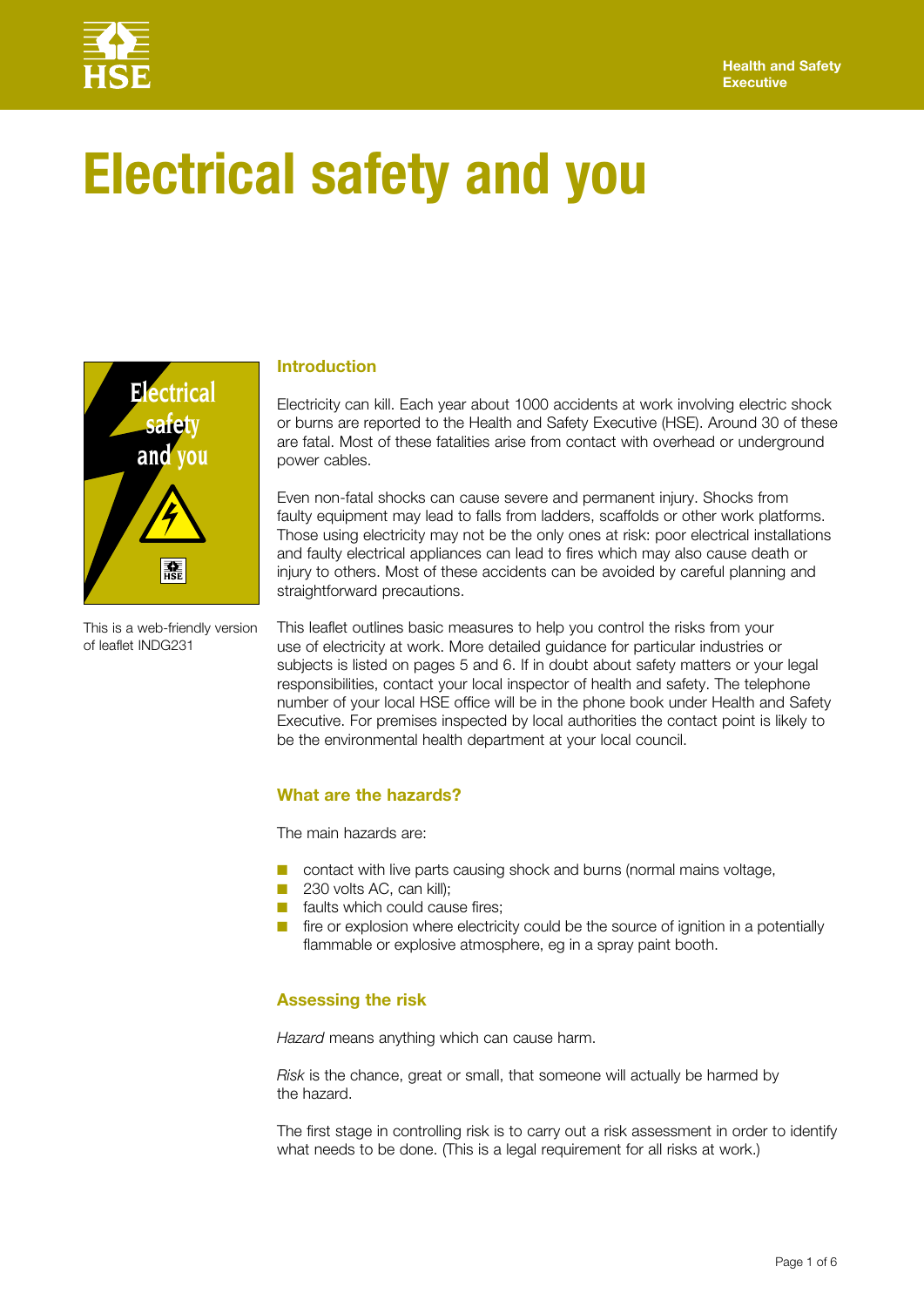When carrying out a risk assessment:

- identify the hazards;
- decide who might be harmed, and how;
- evaluate the risks arising from the hazards and decide whether existing precautions are adequate or more should be taken;
- if you have five or more employees, record any significant findings;
- review your assessment from time to time and revise it if necessary.

The risk of injury from electricity is strongly linked to where and how it is used. The risks are greatest in harsh conditions, for example:

- in wet surroundings unsuitable equipment can easily become live and can make its surroundings live;
- out of doors equipment may not only become wet but may be at greater risk of damage;
- in cramped spaces with a lot of earthed metalwork, such as inside a tank or bin - if an electrical fault developed it could be very difficult to avoid a shock.

Some items of equipment can also involve greater risk than others. Extension leads are particularly liable to damage - to their plugs and sockets, to their electrical connections, and to the cable itself. Other flexible leads, particularly those connected to equipment which is moved a great deal, can suffer from similar problems.

More information on carrying out risk assessments is available in other HSE publications listed on page 5 of this document.

# **Reducing the risk**

Once you have completed the risk assessment, you can use your findings to reduce unacceptable risks from the electrical equipment in your place of work. There are many things you can do to achieve this; here are some.

## *Ensure that the electrical installation is safe*

- install new electrical systems to a suitable standard, eg BS 7671 Requirements for electrical installations, and then maintain them in a safe condition;
- existing installations should also be properly maintained:
- provide enough socket-outlets overloading socket-outlets by using adaptors can cause fires.

## *Provide safe and suitable equipment*

- choose equipment that is suitable for its working environment;
- electrical risks can sometimes be eliminated by using air, hydraulic or handpowered tools. These are especially useful in harsh conditions;
- ensure that equipment is safe when supplied and then maintain it in a safe condition;
- provide an accessible and clearly identified switch near each fixed machine to cut off power in an emergency;
- for portable equipment, use socket-outlets which are close by so that equipment can be easily disconnected in an emergency;
- the ends of flexible cables should always have the outer sheath of the cable firmly clamped to stop the wires (particularly the earth) pulling out of the terminals;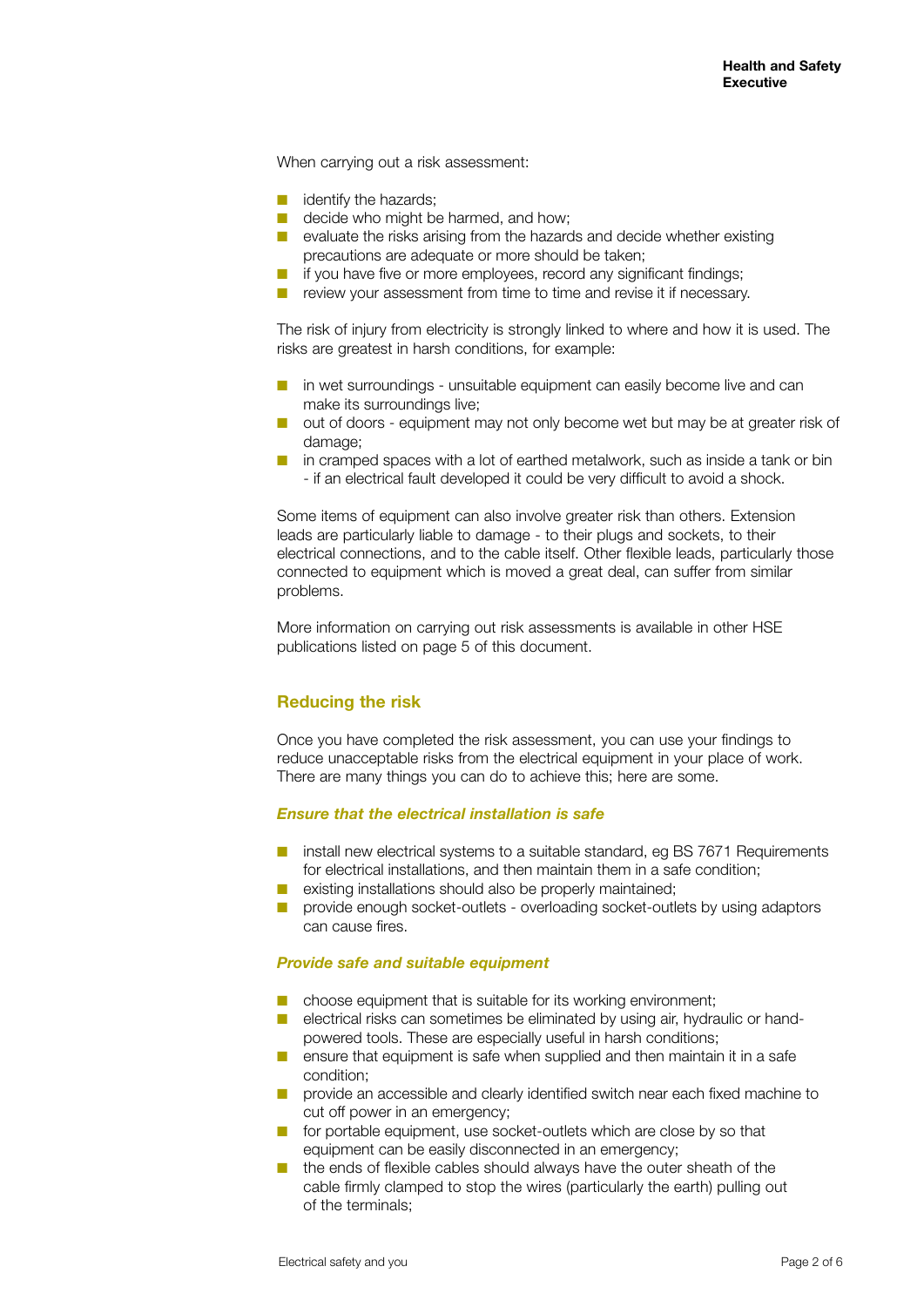- replace damaged sections of cable completely;
- use proper connectors or cable couplers to join lengths of cable. Do not use strip connector blocks covered in insulating tape;
- some types of equipment are double insulated. These are often marked with a 'double-square' symbol  $\boxed{\Box}$ . The supply leads have only two wires - live (brown) and neutral (blue). Make sure they are properly connected if the plug is not a moulded-on type;
- protect lightbulbs and other equipment which could easily be damaged in use. There is a risk of electric shock if they are broken;
- electrical equipment used in flammable/explosive atmospheres should be designed to stop it from causing ignition. You may need specialist advice.

## *Reduce the voltage*

One of the best ways of reducing the risk of injury when using electrical equipment is to limit the supply voltage to the lowest needed to get the job done, such as:

- temporary lighting can be run at lower voltages, eg 12, 25, 50 or 110 volts;
- where electrically powered tools are used, battery operated are safest;
- portable tools are readily available which are designed to be run from a
- 110 volts centre-tapped-to-earth supply.

#### *Provide a safety device*

If equipment operating at 230 volts or higher is used, an RCD (residual current device) can provide additional safety. An RCD is a device which detects some, but not all, faults in the electrical system and rapidly switches off the supply. The best place for an RCD is built into the main switchboard or the socket-outlet, as this means that the supply cables are permanently protected. If this is not possible a plug incorporating an RCD, or a plug-in RCD adaptor, can also provide additional safety.

RCDs for protecting people have a rated tripping current (sensitivity) of not more than 30 milliamps (mA). Remember:

- an RCD is a valuable safety device, never bypass it;
- if the RCD trips, it is a sign there is a fault. Check the system before using it again;
- if the RCD trips frequently and no fault can be found in the system, consult the manufacturer of the RCD;
- the RCD has a test button to check that its mechanism is free and functioning. Use this regularly.

#### *Carry out preventative maintenance*

All electrical equipment and installations should be maintained to prevent danger. It is strongly recommended that this includes an appropriate system of visual inspection and, where necessary, testing. By concentrating on a simple, inexpensive system of looking for visible signs of damage or faults, most of the electrical risks can be controlled. This will need to be backed up by testing as necessary.

It is recommended that fixed installations are inspected and tested periodically by a competent person.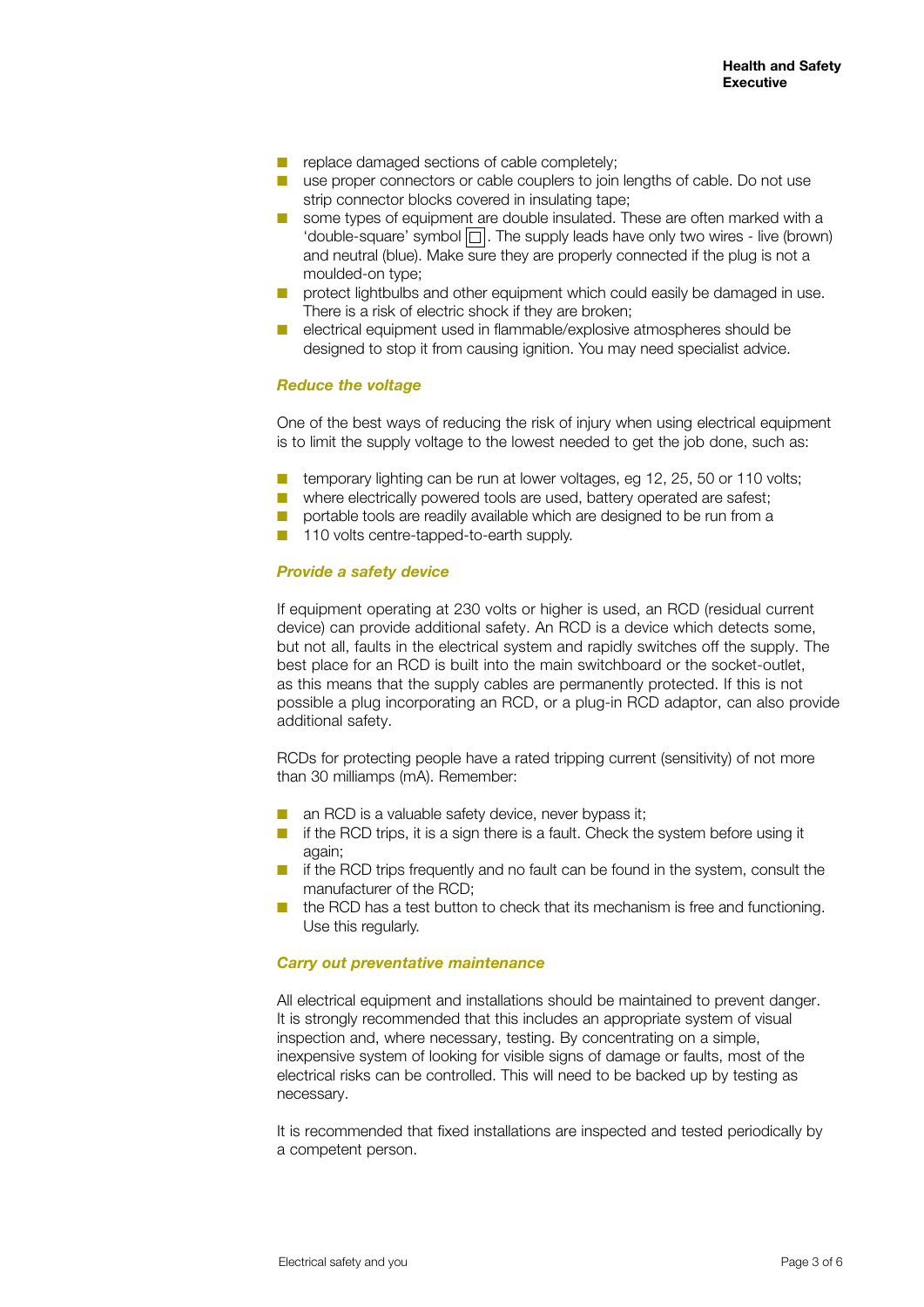The frequency of inspections and any necessary testing will depend on the type of equipment, how often it is used, and the environment in which it is used. Records of the results of inspection and testing can be useful in assessing the effectiveness of the system. More detailed guidance is available in the booklets listed on pages 5 and 6.

Equipment users can help by reporting any damage or defects they find.

#### *Work safely*

Make sure that people who are working with electricity are competent to do the job. Even simple tasks such as wiring a plug can lead to danger - ensure that people know what they are doing before they start.

Check that:

- suspect or faulty equipment is taken out of use, labelled 'DO NOT USE' and kept secure until examined by a competent person;
- where possible, tools and power socket-outlets are switched off before plugging in or unplugging;
- equipment is switched off and/or unplugged before cleaning or making adjustments.

More complicated tasks, such as equipment repairs or alterations to an electrical installation, should only be tackled by people with a knowledge of the risks and the precautions needed.

You must not allow work on or near exposed live parts of equipment unless it is absolutely unavoidable and suitable precautions have been taken to prevent injury, both to the workers and to anyone else who may be in the area.

#### *Underground power cables*

Always assume cables will be present when digging in the street, pavement or near buildings. Use up-to-date service plans, cable avoidance tools and safe digging practice to avoid danger. Service plans should be available from regional electricity companies, local authorities, highways authorities, etc.

#### *Overhead power lines*

When working near overhead lines, it may be possible to have them switched off if the owners are given enough notice. If this cannot be done, consult the owners about the safe working distance from the cables. Remember that electricity can flash over from overhead lines even though plant and equipment do not touch them. Over half of the fatal electrical accidents each year are caused by contact with overhead lines. More detailed guidance on avoidance of danger from overhead electric lines is available from HSE.

#### *Electrified railways and tramways*

If working near electrified railways or tramways, consult the line or track operating company. Remember that some railways and tramways use electrified rails rather than overhead cables.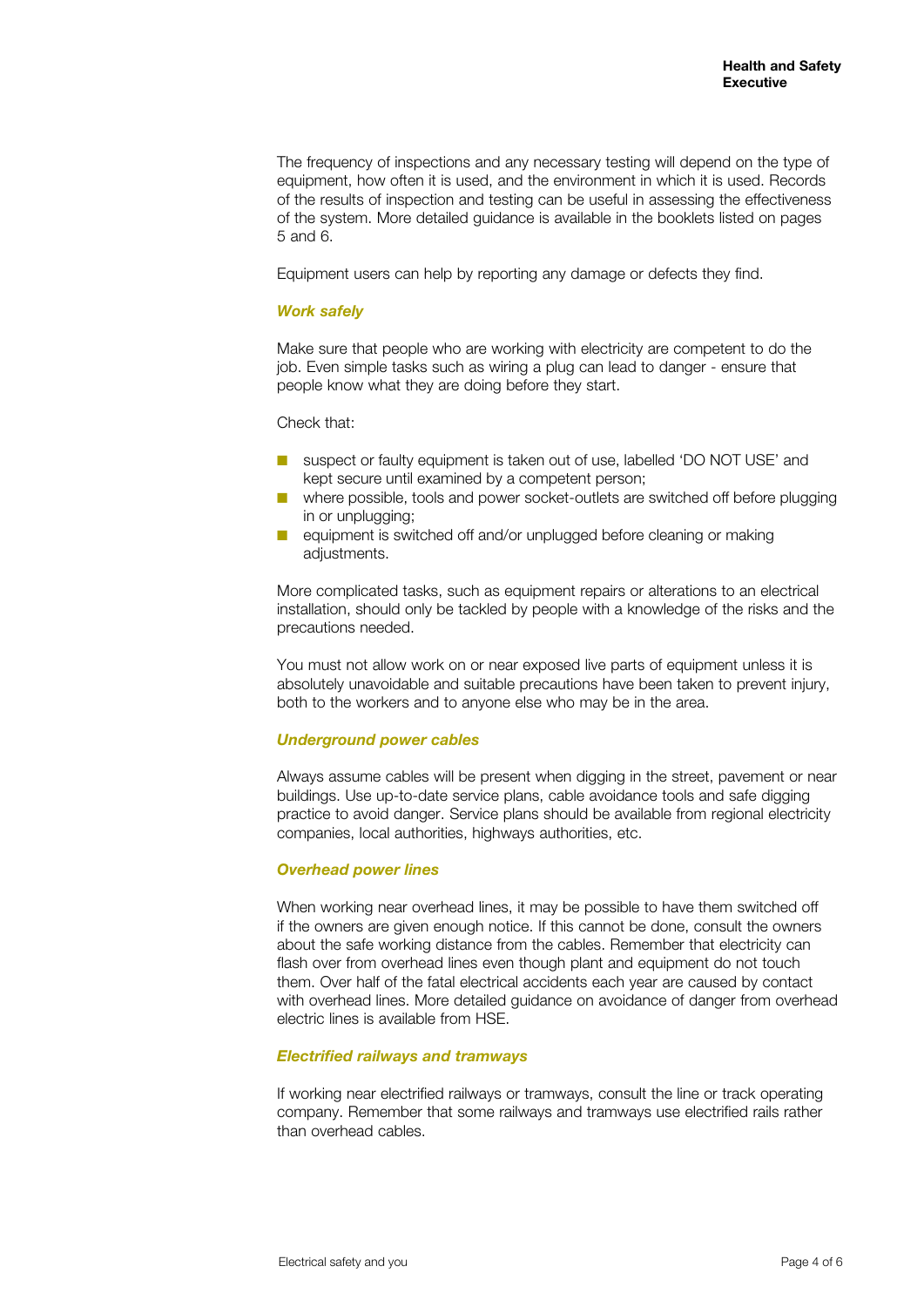# **HSE guidance on electrical safety**

The following publications contain advice on the safe use of electricity for particular industries or in high risk circumstances.

#### *Risk assessment and general health and safety*

*5 steps to risk assessment* INDG163(rev1) HSE Books 1998 (single copies free or priced packs of 10 ISBN 0 7176 1565 0)

*Essentials of health and safety at work* HSE Books 1994 ISBN 0 7176 0716 X

#### *Maintenance of portable electrical equipment*

*Maintaining portable and transportable electrical equipment* HSG107 (Second edition) HSE Books 2004 ISBN 0 7176 2805 1

*Maintaining portable electrical equipment in offices and other low-risk environments*  INDG236 HSE Books 1996 (single copies free or priced packs of 10 ISBN 0 7176 1272 4)

*Maintaining portable electrical equipment in hotels and tourist accommodation*  INDG237 HSE Books 1996 (single copies free or priced packs of 10 ISBN 0 7176 1273 2)

#### *General electrical guidance*

*Avoiding danger from underground services* HSG47 (Second edition) HSE Books 2000 ISBN 0 7176 1774 0

*Avoidance of danger from overhead electrical lines* GS6(rev) HSE Books 1997 ISBN 0 7176 1348 8

*Electrical safety on construction sites* HSG141 HSE Books 1995 ISBN 0 7176 1000 4

*Electricity at work - safe working practices* HSG85 (Second edition) HSE Books 2003 ISBN 0 7176 2164 2

*Electrical test equipment for use by electricians* GS38(rev) HSE Books 1995 ISBN 0 7176 0845 X

*Electrical safety at places of entertainment* GS50 HSE Books 1997 ISBN 0 7176 1387 9

*Electrical hazards from steam/water pressure cleaners etc* PM29(rev) HSE Books 1995 ISBN 0 7176 0813 1

*Selection and use of electric handlamps* PM38 HSE Books 1992 ISBN 0 11 886360 6

*Memorandum of guidance on the Electricity at Work Regulations 1989* HSR25 HSE Books 1989 ISBN 0 7176 1602 9